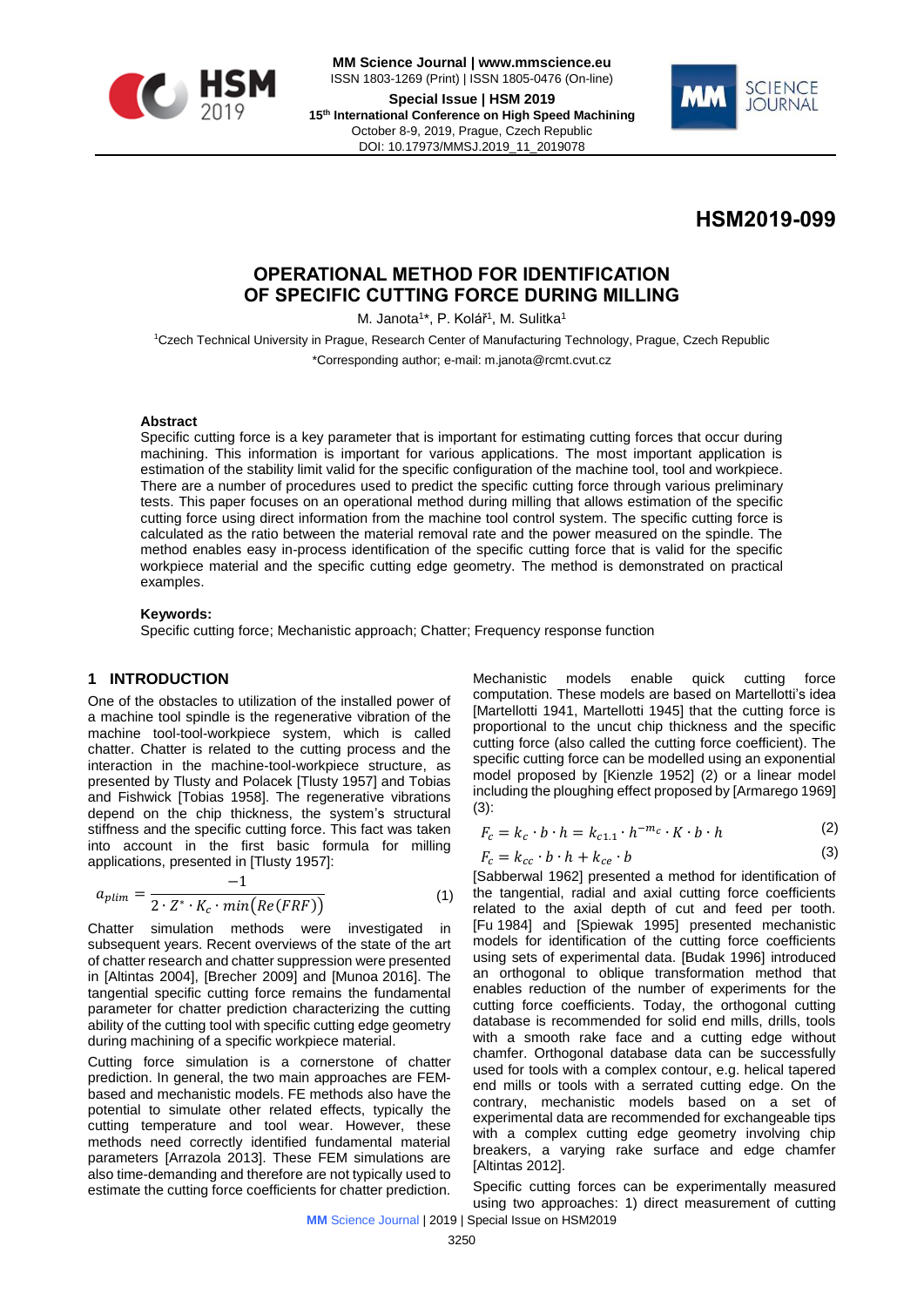forces using a stationary or rotary dynamometer and consequential computation using the uncut chip thickness and axial depth of cut; or 2) an indirect approach using spindle power monitoring during the machining operation and consequential computation using the tool diameter, uncut chip thickness and axial depth of cut.

When determining the tangential cutting force coefficient for milling using the direct measurement method, only one insert is clamped onto the tool to evaluate the cutting force. Jayram tried to overcome this shortcoming [Jayram 2001]. [Satyanarayana 2011] attempted to describe the relationship between the cutting force and plate geometry. The dependence of the tangential cutting force coefficient on cutting conditions was presented by [Velchev 2009] and [Karpuschewski 2018].

These experiments show that the cutting force coefficients depend on many different parameters related to the cutting process setting. The main advantage of indirect methods is very quick in-process identification of the cutting forces. [Qiu 2018] published a method using monitoring of the spindle and feed drive performance during machining and idle time for turning applications. A complex approach using monitoring of all drives during milling was presented by [Altintas 2017] for virtual monitoring of machining forces.

The last alternative for determining the cutting force coefficients are tool producer catalogue values (used most often in practice). These catalogues typically present coefficients for the Kienzle model; see e.g. [Mitsubishi 2019] or [Sandvik 2019].

This paper presents an operational method for identification of the tangential cutting force coefficient during milling for chatter prediction. The main motivation for developing this method for estimating the specific cutting force is potential future automated optimization of the cutting process without the need for any complex apparatus. The method is based on measurement of the spindle power during milling of a constant material volume with a constant feed rate. The anticipated main advantage is easy and quick prediction of the machining stability limit. The method is described in section 2. The experimental conditional and obtained data for two demonstration cases are presented in section 3. These data are analyzed using the proposed method and the standard mechanistic approach and are compared with catalogue values in section 4. An application for chatter limit prediction is also presented. Section 5 deals with the method uncertainties. The paper conclusion is presented in section 6.

### **2 DESCRIPTION OF PROPOSED METHOD**

The machining performance of a machine tool is characterized by the volume of removed material per time unit (Material Removal Rate - MRR):

$$
MRR = a_e. a_p. v_f \left[\frac{cm^3}{min}\right] \tag{5}
$$

The MRR can be limited by the dynamic compliance of the structure or the installed spindle power. The relative performance calculated as the ratio of removed material and installed spindle power MRR/P  $\left[\frac{cm^3}{cm^2}\right]$  $\frac{m}{kw}$ ] characterizes the force interaction between the tool cutting edge and the workpiece material. The MRR/P ratio is a reciprocal value of the tangential cutting force coefficient, as the basic unit analysis shows:

$$
\left[\frac{MRR}{P}\right] = \left[\frac{1}{K_C}\right]
$$

 $\qquad \qquad \textbf{(6a)}$ 

$$
\left[\frac{\left(\frac{[m^3]}{[s]}\right)}{[W]}\right] = \left[\frac{\left(\frac{[m^3]}{[s]}\right)}{\left[\frac{Nm}{s}\right]}\right] = \left[\frac{m^2}{N}\right] = \frac{1}{[Pa]}
$$
(6b)

*P* is the spindle power consumed with the cutting process; *MRR* is the metal removal rate during constant immersion milling (5). The spindle power *P* is characterized as the product of the spindle rotational speed and its torque. The power *P* is concurrently the product of the tangential cutting force and cutting speed. Thus, *K<sup>c</sup>* in (6a) is the tangential cutting force coefficient that could also be used for chatter prediction simulation (1).

The proposed method is based on identification of *K<sup>c</sup>* through direct measurement of the spindle power during constant immersion milling and subsequent calculation of the cutting force coefficient. The spindle power and the feed can be measured as the waveforms of time-controlled axes: Servo trace (Sinumerik), TNCscope (HEIDENHAIN) and Servo Guide (Fanuc) respectively. The power consumed with the cutting process would be calculated as the difference between the measured total spindle power *P<sup>t</sup>* and the spindle power during idle running *P0*:

$$
P = P_t - P_0 \tag{7}
$$

The tangential cutting force coefficient can be calculated directly:

$$
K_C = \frac{P}{MRR} \tag{8}
$$

### **3 REFERENCE IDENTIFICATION OF THE SPECIFIC CUTTING FORCE**

#### **3.1 Experiment setup**

Two experiments of C45 steel milling were conducted to verify the proposed method. Two different cutting tools on two different machine tools were used; see Tab. 1 and Tab. 2. There was only one insert clamped onto the tool body for the basic experiments to enable clear analysis of the dynamometer signal. Another setup with more mounted cutting inserts was tested later (see section 4.2). The workpiece material was placed on a three-axis KISTLER 9255B dynamometer and a KISTLER 5017B1500 amplifier in order to obtain the reference data. The amplified data was sampled and processed using a B&K PULSE analyzer. The experimental setup is shown in Fig. 1.

The actual measurement procedure was as follows. First, the linearity of the FRF dynamometer was verified using a modal hammer; see Fig. 2. The tool body was equipped with one insert only. Thus, the maximum tooth pass frequency was about 25.3 Hz. For each measurement case, three cutting force components were measured: *FX*, *F<sup>Y</sup>* and *FZ*. Concurrently, the spindle power was measured in the machine tool control system directly. There was one run of the experiment for every combination *f<sup>Z</sup>* - *vC*. Five levels of the cutting speed *v<sup>C</sup>* were used for every feed per tooth value *fZ*. The experiment was not full factorial; see the detailed overview in Appendix 1 for more details. These measured force data were used for subsequent analysis of the cutting coefficients; see the next section. The data obtained from the dynamometer were used to calculate the reference value of the cutting force coefficients.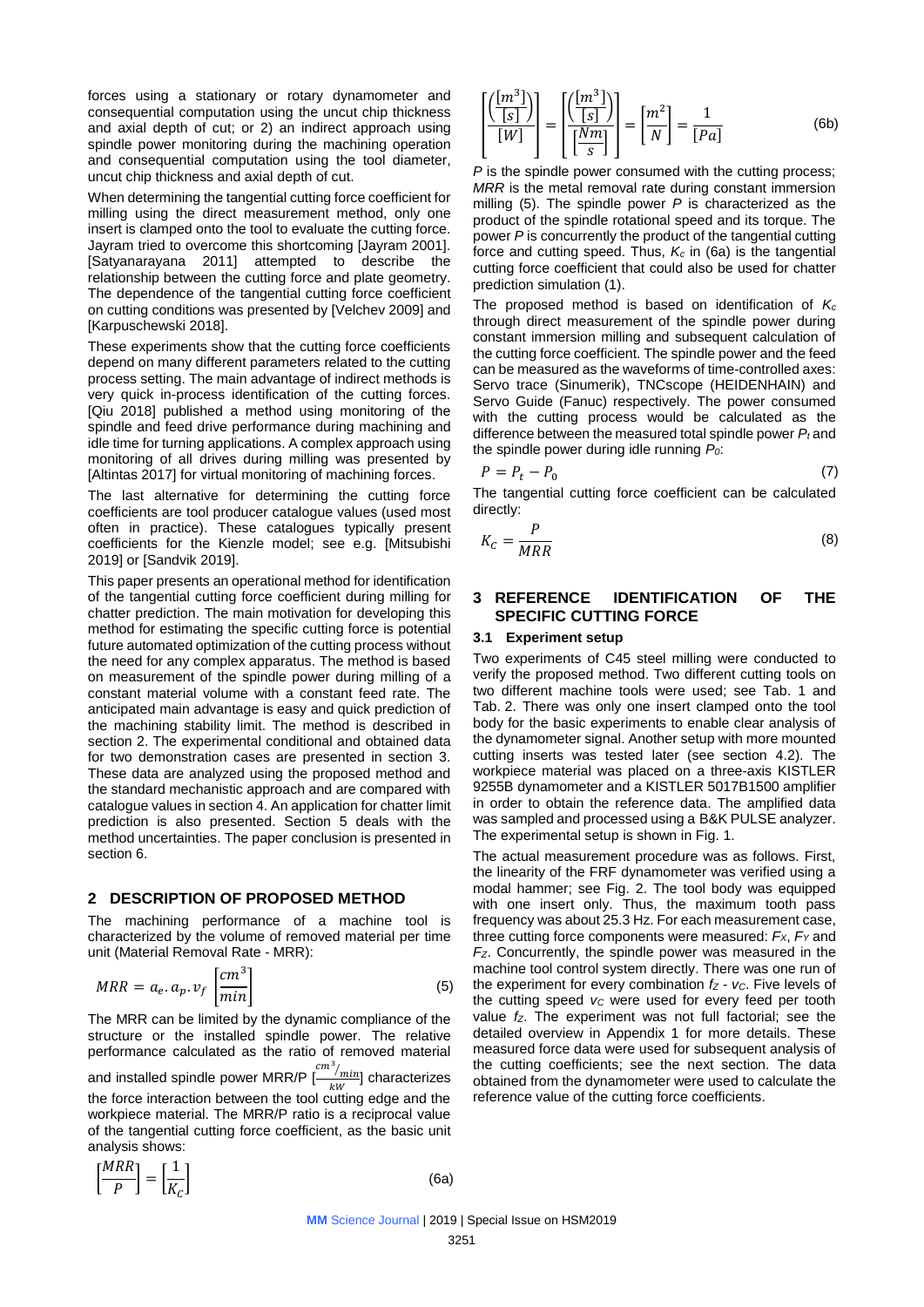

*Fig. 1: Measurement apparatus.*



*Fig. 2: Frequency response function of dynamometer. Tab. 1: Case study 1: Tool and test conditions.*



| Machined<br>material:  | C45 (170 HB)   1.1191 (W.Nr.)                                                                                             |
|------------------------|---------------------------------------------------------------------------------------------------------------------------|
| Tool body:             | TGS F1600.100.N32.50.14.Z7.C<br>$Dc = 100$ mm $ z = 7$                                                                    |
| Insert:                | SUMITOMO AXMT170508PEERH<br>ACP200                                                                                        |
| Cutting<br>conditions: | $v_c$ = 100 150 200 250 300 m/min<br>$f_Z$ = 0.10 0.15 0.20 0.25 0.30 mm<br>$a_e = 82$ mm<br>$a_p = 1$ mm<br>Face milling |
| Machine tool:          | Three-axis vertical machining centre<br>Belt driven spindle 15 kW/8000 rpm<br><b>HEIDENHAIN TNC620 control system</b>     |

*Tab. 2: Case study 2: Tool and test conditions.*



| Machined<br>material: | C45 (170 HB)   1.1191 (W.Nr.)                                          |  |  |  |  |  |
|-----------------------|------------------------------------------------------------------------|--|--|--|--|--|
| Tool body:            | ISCAR 3M F90AX D063-27-20                                              |  |  |  |  |  |
|                       | $Dc = 63$ mm   $z = 5$                                                 |  |  |  |  |  |
| Insert:               | ISCAR                                                                  |  |  |  |  |  |
|                       | 3M AXKT 2006PDTR-RM                                                    |  |  |  |  |  |
| Cutting               | $v_c = 100/150/200/250/300$ m/min                                      |  |  |  |  |  |
| conditions:           | $t7 = 0.10/0.15/0.20/0.25/0.30$ mm                                     |  |  |  |  |  |
|                       | $a_e = 63$ mm                                                          |  |  |  |  |  |
|                       | $a_p = 1$ mm                                                           |  |  |  |  |  |
|                       | Slot milling                                                           |  |  |  |  |  |
| Machine tool          | Five-axis vertical<br>machining<br>centre<br>with rotary-tilting table |  |  |  |  |  |
|                       | Belt driven spindle 40 kW/10000 rpm                                    |  |  |  |  |  |
|                       | <b>HEIDENHAIN TNC620 control system</b>                                |  |  |  |  |  |

### **3.2 Specific cutting force calculation from the dynamometer data**

The procedure for processing the measured data was as follows. In the first step, three cutting force components were measured using the dynamometer for each cutting condition in the stationary coordinate system of the machine tool: Fx, Fy, and Fz. Then, a low-pass filter was applied to all components to remove unwanted high frequency components (Fig. 3). The active force *F<sup>A</sup>* was then calculated using Eq. 9:

$$
F_a = \sqrt{F_x^2 + F_y^2}
$$
 (9)

The maximum Fa was identified. For this situation, the chip thickness was considered in a simplified way as  $h = f_z$ . The parameter  $K_c$  was then calculated using Eq. 10:

$$
K_c = \frac{\max(F_a)}{f_z \cdot a_p} \tag{10}
$$

Note that Eq. 10 is valid for clearly separated signals of every engaged tooth. In this case, a one-tooth tool was used, thus this basic condition was satisfied.

The resulting dependence of  $K_C$  on the feed per tooth  $f_Z$  is shown in Fig. 5. Kienzle model coefficients using leastsquare regression were computed to enable a comparison with typical catalogue values:

$$
K_C(f_Z) = k_{C1.1} \cdot h^{-m_C} \tag{11}
$$

For this specific case,  $h = f_z$ . The results of the regression are shown in Tab. 4A.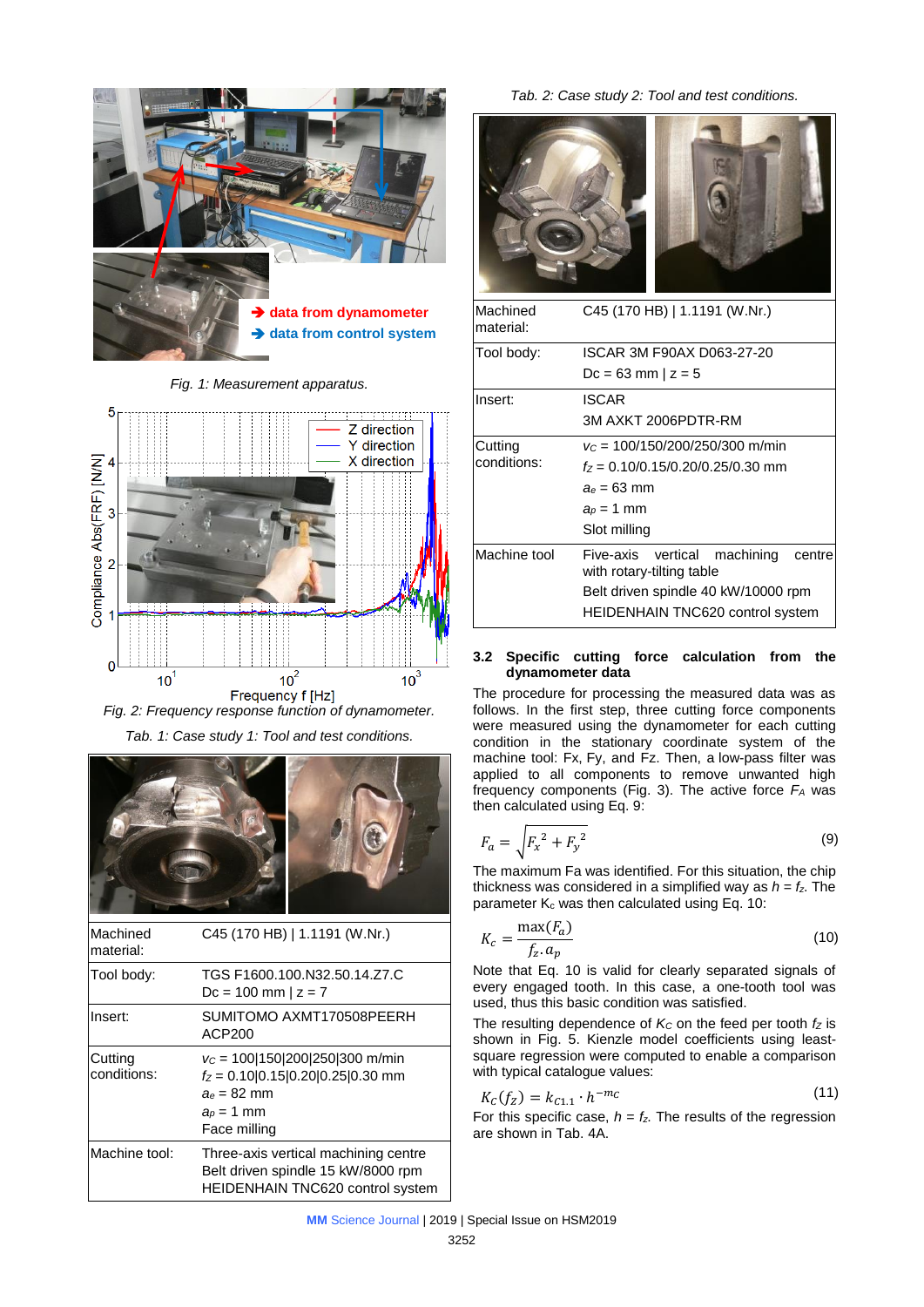

*Fig. 3: Example of low-pass filtering of measured data.*



*Fig. 4: Cutting forces FX, FY, F<sup>Z</sup> measured with the dynamometer and calculated active force F<sup>A</sup> (9).*



*Fig. 5: Dependence of calculated specific cutting force K<sub>c</sub> on feed per tooth f<sup>Z</sup> for both cases using the dynamometer data.*

Looking at the dependence of the specific cutting force *K<sup>C</sup>* on the feed per tooth *fZ*, it is clear that *K<sup>C</sup>* decreases as *f<sup>Z</sup>* increases. This fact is well known. It confirms that the data measured with the dynamometer are correct. These data are used in the next section as the reference data for validation of the P/MRR method results.

## **4 IDENTIFICATION OF THE SPECIFIC CUTTING FORCE USING THE P/MRR METHOD**

#### **4.1 Procedure description**

The spindle power consumption was recorded using the machine tool control system during idle running and during machining (Fig. 6). The power consumed with the cutting process was calculated:

$$
P = mean(P_t) - mean(P_o)
$$
\n(12)



*Fig. 6: Example of power signal measurement. The black lines indicate mean signal values.*

The metal removal rate *MRR* was calculated using known immersion values and the feed rate (5). The specific cutting force *K<sup>C</sup>* was calculated using Eq. 8. The results of machining with one installed insert were measured and evaluated for both tools. For case study 02, machining with the full number of installed inserts was performed.

#### **4.2 Comparison of results**

The dependence of the calculated specific cutting force *K<sup>C</sup>* on the feed per tooth *f<sup>Z</sup>* is presented in Fig. 7 and Fig. 9. The characteristic curve shape is visible again. The results from the dynamometer are used as a reference. The deviation of the P/MRR results is about ±5% compared to the dynamometer results. The results calculated from the tool with one installed insert and five installed inserts are almost identical; see Fig. 9.

The data obtained from the Sandvik catalogue are presented as a typical example of the data available in the industry. For milling of C45 steel, the catalogue gives underestimated values for lower *f<sup>Z</sup>* values.

Kienzle model coefficients were identified for the P/MRR results and also for catalogue data using Eq. 11; see Tab. 4B and Tab. 4C.

The dependence of the calculated specific cutting force *K<sup>C</sup>* on the cutting speed v*<sup>C</sup>* is presented in Fig. 8 and Fig. 10. The *K<sub>C</sub>* value has low sensitivity to the vc as would be expected for the cutting speed range of 100 - 300 m/min.



*Fig. 7: Dependence of K<sup>C</sup> on f<sup>Z</sup> for case study 01. Example for v<sup>C</sup> = 250 m/min. The dynamometer data is a reference for the deviation calculation.*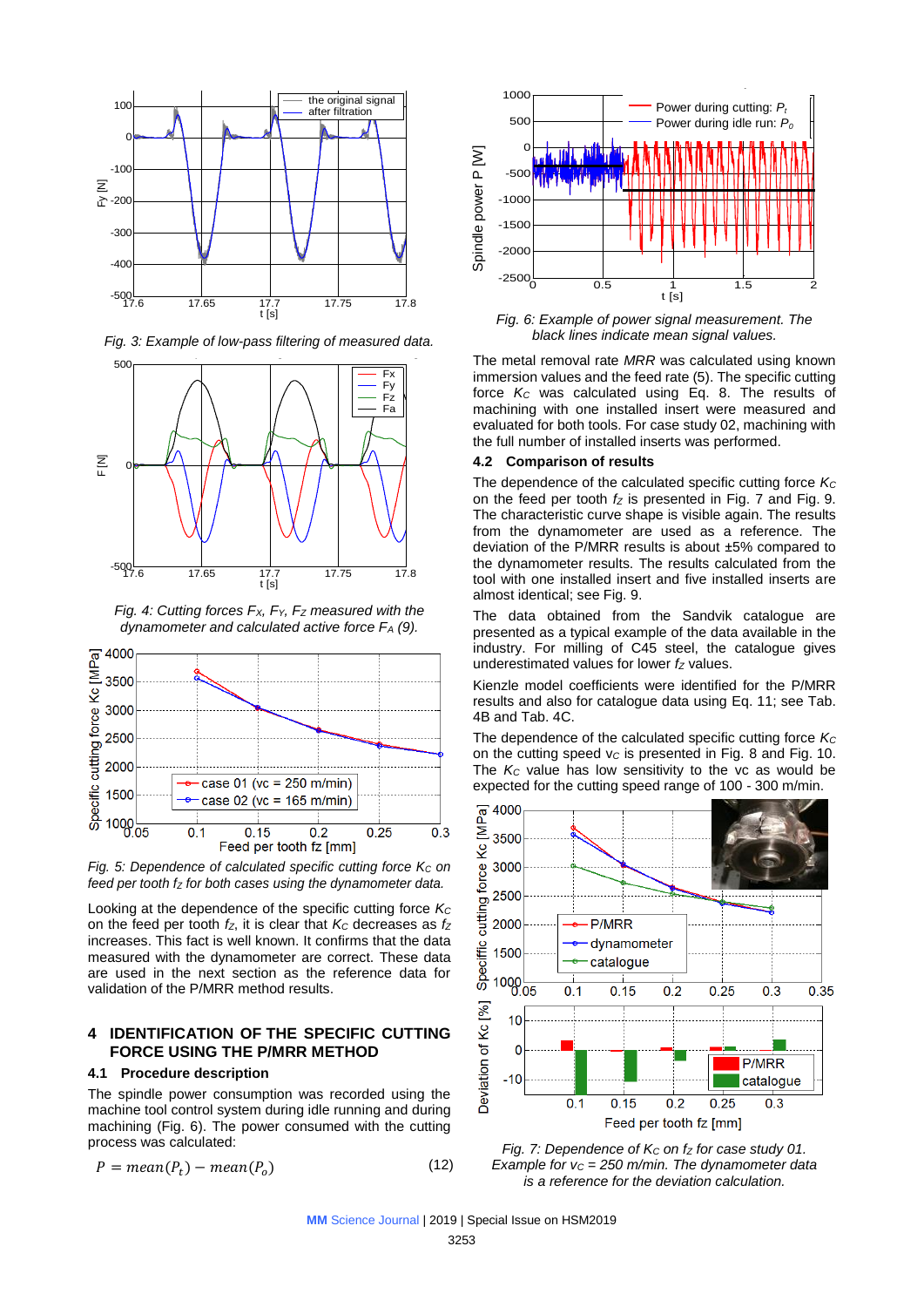

*Fig. 8: Dependence of K<sup>C</sup> on v<sup>C</sup> for case study 01. Example for f<sup>z</sup> = 0.30 mm. The dynamometer data is a reference for the deviation calculation.*



*Fig. 9: Dependence of K<sup>C</sup> on f<sup>Z</sup> for case study 02. Example for v<sup>C</sup> = 165 m/min. The dynamometer data is a reference for the deviation calculation.*



*Fig. 10: Dependence of K<sup>C</sup> on v<sup>C</sup> for case study 02. Example for f<sup>Z</sup> = 0.30 mm. The dynamometer data is a reference for the deviation calculation.*

*Tab. 4: Cutting force coefficients of the Kienzle model identified from various data sources.*

| A) Data obtained from dynamometer measurement |      |      |  |  |  |
|-----------------------------------------------|------|------|--|--|--|
| $k_{c1.1}$ [MPa/mm]<br>Case no.<br>$m_c$ [-]  |      |      |  |  |  |
| በ1                                            | 1294 | 0.44 |  |  |  |
|                                               | 1498 | 0.39 |  |  |  |

| <b>B)</b> Data calculated using the P/MRR method |      |      |  |  |  |  |
|--------------------------------------------------|------|------|--|--|--|--|
| $k_{c1.1}$ [MPa/mm]<br>Case no.<br>$mc$ [-]      |      |      |  |  |  |  |
| 01                                               | 1262 | 0.47 |  |  |  |  |
| 02 (1 insert)                                    | 1687 | 0.31 |  |  |  |  |
| 02 (5 inserts)                                   | 1713 | 0.31 |  |  |  |  |
|                                                  |      |      |  |  |  |  |

| C) Data calculated from tool catalogue figures |      |      |  |  |  |  |  |
|------------------------------------------------|------|------|--|--|--|--|--|
| $k_{c1.1}$ [MPa/mm]<br>Catalogue<br>$mc$ [-]   |      |      |  |  |  |  |  |
| [Sandvik 2019]                                 | 1700 | 0.25 |  |  |  |  |  |

### **4.3 Verification with stability lobe diagram**

An analysis of the stable machining conditions was conducted as an additional validation of the results. The specific cutting force *K<sup>C</sup>* estimated with the P/MRR method was used for frequency domain simulation (1) of the machining [SchmitzSmith 2009] using the F1600 tool (case 01,  $D = 100$  mm,  $Z = 7$ ). As an input, the dynamic compliance was measured on the tool tip using a hammer tap test; see Fig. 11. The simulated stability limit was validated with cutting tests; see Fig. 12.

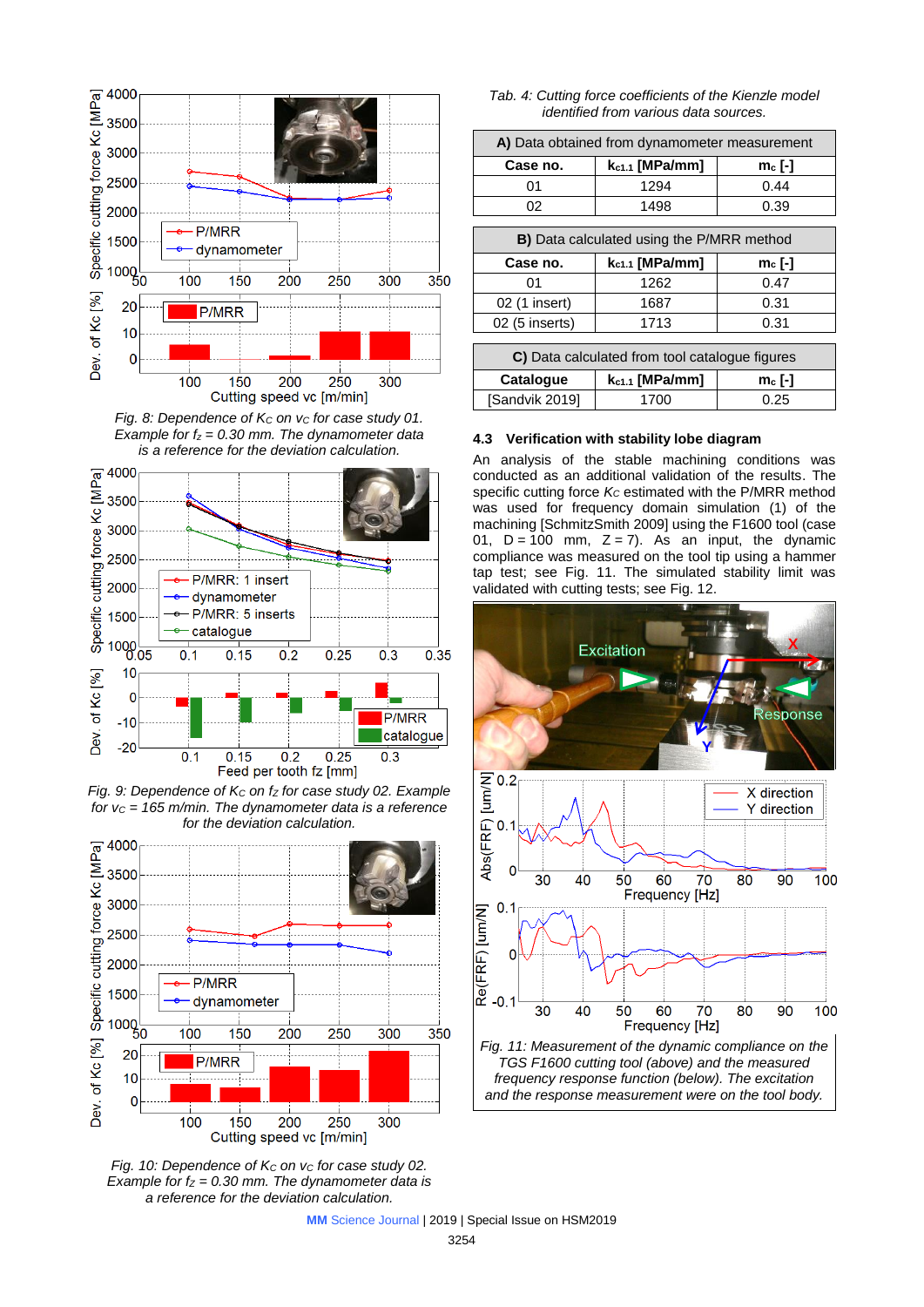

*the middle. Photos of the machined surfaces are shown on the bottom.*

## **5 DISCUSSION**

An operational method for estimation of the tangential specific cutting force was presented. The main advantage of the method is that it is a quick and easy procedure that enables identification of the tangential specific cutting force as an important characterization of the specific cutting process.

The comparison of one-tooth-machining data showed that the P/MRR method yields results as a traditional approach using the dynamometer with an acceptable deviation within the range of  $±5\%$ . In general, the method uses the machining process total energy (12) and the total volume of the machined material. Thus, the number of currently engaged teeth is not important for the calculation as shown by the comparison of one-tooth-machining and five-teethmachining; see Fig 9. The cutting force coefficient calculated as the ratio of two total values also provides an opportunity to minimize the importance of other effects such as oscillation of the spindle power or local material inhomogeneity.

The presented machining experiments were performed with a low axial depth of cut of 1 mm to ensure a stable cut. In this case, the measurement results could be affected by the size of the cutting edge radius and the tool tip radius. It is probable that the real influence of these parameters is not very strong. The estimated specific cutting force was used for relevant prediction of the machining stability limit even on higher depths of cut (about  $a_p = 4$  mm). Nevertheless, further work is needed in this context to estimate the sensitivity of the method on tool engagement parameters.

Sumitomo and Iscar inserts were used. The results of calculated *K<sup>C</sup>* were compared with the Sandvik catalogue values, which has highly specified materials. The maximum difference of the catalogue values from the dynamometer results was -15%. The error is lower for higher feed per tooth values. Thus, the general data for C45 steel machining available in the catalogue are also useful.

The proposed method enables identification of the tangential specific cutting force  $k<sub>C</sub>$  during machining without the need to install any special force sensors. In industrial applications, continuous measurement would not be easy due to missing information about the real removed material volume per time (MRR). This information could be provided as a specific data file generated e.g. by simulation software that is able to simulate the removed material volume. As an alternative simplified method, the measurement could be done only at selected tool path sections where the removed material volume is well known.

## **6 SUMMARY**

An operational method for specific cutting force estimation was presented. The method is based on calculation of the P/MRR ratio. Two use cases executed on various two machine tools and two various tools show that the P/MRR method results have a low difference of ±5% compared to the reference values measured with the dynamometer. In addition, the estimated specific cutting force value was successfully used to predict the machining stability limit. The entire procedure could be automated easily. One specialized cycle for making the identification cut can provide useful data for analysis of the cutting tool conditions.

## **7 ACKNOWLEDGMENTS**

The authors would like to acknowledge funding support from the Czech Ministry of Education, Youth and Sports under the project CZ.02.1.01/0.0/0.0/16\_026/0008404 "Machine Tools and Precision Engineering" financed by the OP RDE (ERDF). The project is also co-financed by the European Union. Support from the companies TGS and KOVOSVIT MAS Machine Tools for the experiments is also gratefully acknowledged.

## **8 REFERENCES**

[Altintas 2004] Altintas, Y. and Weck, M. Chatter Stability of Metal Cutting and Grinding Virtual Machine Tool. CIRP Annals, 2004, Vol. 53, No. 2, pp. 619-642. https://doi.org/10.1016/S0007-8506(07)60032-8

[Altintas 2012] Altintas Yusuf. Manufacturing automation. 2nd ed. New York: Cambridge University Press, 2012. ISBN 978-1-107-00148-0

[Altintas 2017] Altintas, Y. and Aslan, D. Integration of virtual and on-line machining process control and monitoring. Annals of the CIRP. 2017, Vol. 66, No. 1, pp. 349–352. https://doi.org/10.1016/j.cirp.2017.04.047

[Arrazola 2013] Arrazola, P.J., Özel, T., Umbrello, D., Davies, M. and Jawahir, I.S. Recent advances in modelling of metal machining processes. CIRP Annals, 2013, Vol. 62, Issue 2, pp. 695-718. https://doi.org/10.1016/j.cirp.2013.05.006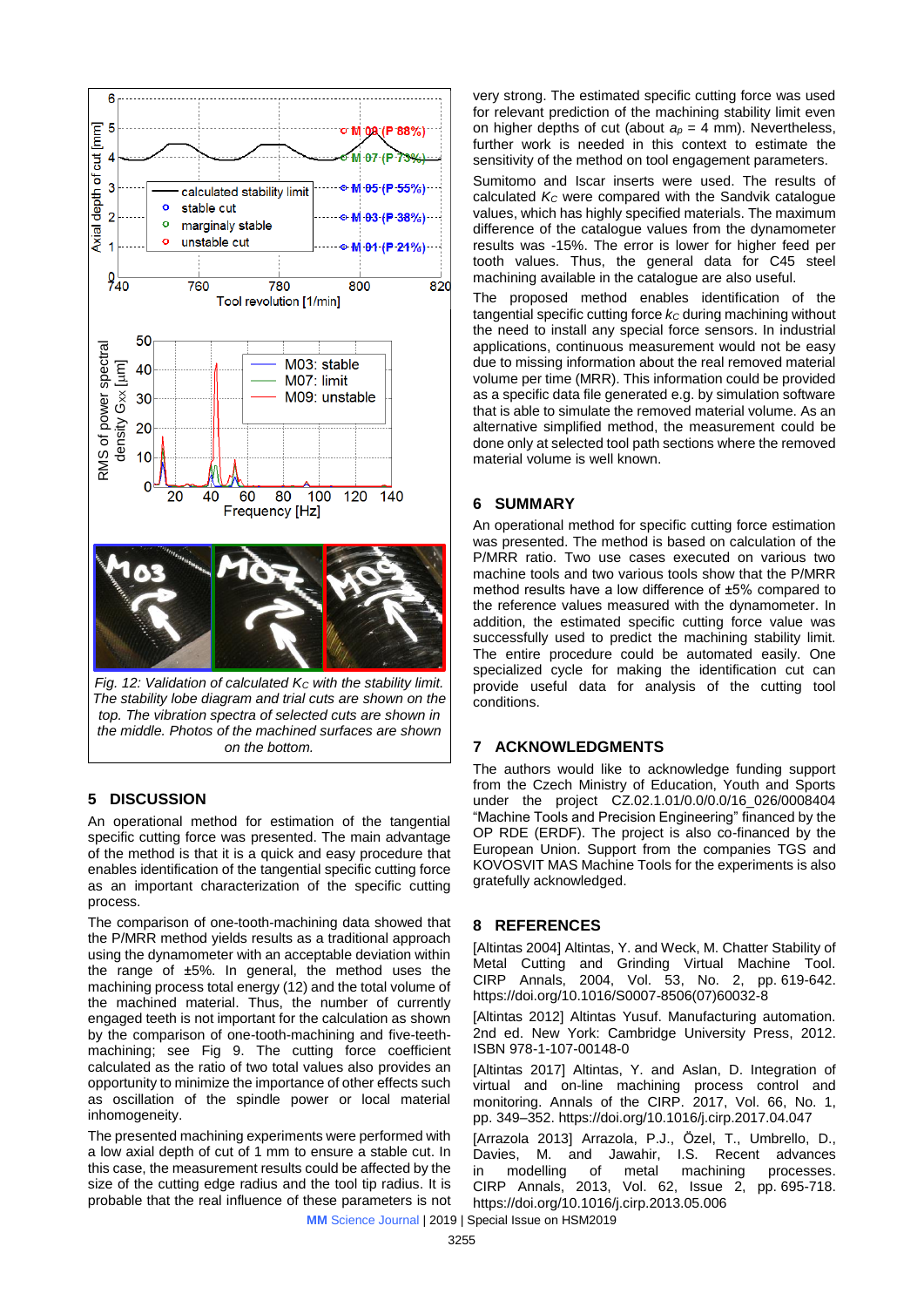[Armarego 1969] Armarego, E.J.A. and Brown, R.H. The Machining of Metals. Prentice-Hall, 1969, 437 p.

[Brecher 2009] Brecher, C., Esser, M. and Witt, S. Interaction of manufacturing process and machine tool. CIRP Annals, 2009, Vol. 58, No. 2, pp. 588-607. https://doi.org/10.1016/j.cirp.2009.09.005

[Budak 1996] Budak, E., Altintas, Y. and Armarego, E. Prediction of milling force coefficients from orthogonal cutting data. Journal of Manufacturing Science and Engineering. 1996, Vol. 118, No. 2, 216-224.

[Fu 1984] Fu, H.J., Devor, R.E. and Kapoor, S.G. A mechanistic model for the prediction of the force system in face milling operations. Journal of Manufacturing Science and Engineering. 1984, Vol. 106, No. 1, 81-88.

[Jayram 2001] Jayram, S., S.G. Kapoor and R.E. Devor. Estimation of the specific cutting pressures for mechanistic cutting force models. International Journal of Machine Tools and Manufacture [online]. 2001, Vol. 41, No. 2, pp. 265-281. DOI: 10.1016/S0890-6955(00)00076-6. ISSN 08906955.

[Karpuschewski 2018] Karpuschewski, Bernhard, János Kundrák, Gyula Varga, István Deszpoth and Dmytro Borysenko. Determination of specific cutting force components and exponents when applying high feed rates. Procedia CIRP. 2018, Vol. 77, pp. 30-33. DOI: 10.1016/j.procir.2018.08.199. ISSN 22128271.

[Kienzle 1952] Kienzle, O. Die Bestimmung von Kraften und Leistungen an Spanenden Werkzeugen und Werkzeugmaschinen. VDI-Z, Vol. 94, No. 11, 1952, pp. 299-305.

[MITSUBISHI 2019] MITSUBISHI MATERIALS CORPORATION Formulae for Cutting Power. MITSUBISHI MATERIALS Web Catalog-Turning Tools, Rotating Tools, Tooling Solutions [online]. Available from: http://www.mitsubishicarbide.net/contents/mhg/enuk/html/ product/technical\_information/information/formula4.html

[Martellotti 1941] Martellotti, M.E. An analysis of the milling process. Transactions of ASME. 1941, Vol. 63, 677.

[Martellotti 1945] Martellotti, M.E. An analysis of the milling process II. Down milling. Transactions of ASME. 1945, Vol. 67, 233.

[Munoa 2016] Munoa, J., Beudaert, X., Dombovari, Z. Altintas, Y., Budak, E., Brecher, C., Stepan, G. Chatter suppression techniques in metal cutting. CIRP Annals, 2016, Vol. 65, Issue 2, pp. 785-808. https://doi.org/10.1016/j.cirp.2016.06.004

[Qiu 2018] Qiu Jian. Modeling of cutting force coefficients in cylindrical turning process based on power measurement. The International Journal of Advanced Manufacturing Technology, September 2018, Vol.99, No. 9-12, pp 2283- 2293. ISSN 0268-3768

[Sandvik 2019] Workpiece materials. Document Moved [online]. Copyright © Sandvik Coromant [cit. 20.05.2019]. Available from: https://www.sandvik.coromant.com/engb/knowledge/materials/pages/workpiece-materials.aspx

[Satyanarayana 2011] Satyanarayana, Kosaraju, Venugopal, A and Venkateswarao, G, 2011. Effect of rake angle and feed rate on cutting forces in an orthogonal turning process. Trends in Mechanical and Industrial Engineering (ICTMIE'2011). 2011.

[Sabberwal 1962] Sabberwal, A.J.P. Cutting forces in down milling. International Journal of Machine Tool Design and Research. 1962, Vol. 2, 27-41.

[SchmitzSmith 2009] Schmitz, T.L. and Smith, K.S. Machining Dynamics: Frequency Response to Improved Productivity. Springer 2009. ISBN 978-0-387-09644-5.

[Spiewak 1995] Spiewak, S. An improved model of the chip thickness in milling. Annals of the CIRP. 1995, Vol. 44, No. 1, 39-42.

[Tlusty 1957] Tlusty J. and Polacek, M. Beispiele der Behandlung der selbsterregten Schwingung der Werkzeugmaschinen. FoKoMa, Hanser Verlag, Munich 1957.

[Tobias 1958] Tobias, S.A. and Fishwick, W. Theory of regenerative machine tool chatter. The Engineer, Vol. 205, 1958.

[Velchev 2009] Velchev, S. Kolev, I. and Ivanov, K. Research on the Influence of the Cutting Speed on the Specific Cutting Force During Turning. Strojniški vestnik - Journal of Mechanical Engineering. 2009. Vol. 55, No. 6, pp. 400–405.

## **NOMENCLATURE:**

|                | Fx, Fy, Fz<br>[N]            | cutting forces in the stationary coordinate<br>system of the machine tool |  |  |  |  |
|----------------|------------------------------|---------------------------------------------------------------------------|--|--|--|--|
| Fа             | [N]                          | active cutting force                                                      |  |  |  |  |
| $F_C$          | [N]                          | tangential cutting force                                                  |  |  |  |  |
| Gxx            | [m]                          | RMS value of power spectral density                                       |  |  |  |  |
| Κ              | H                            | total correction factor                                                   |  |  |  |  |
| Kс             | [MPa]                        | specific cutting force                                                    |  |  |  |  |
|                | $MMR$ [cm <sup>3</sup> /min] | metal removal rate                                                        |  |  |  |  |
| P              | [kW]                         | power consumed by the cutting process                                     |  |  |  |  |
| $P_t$          | [kW]                         | total spindle power measured during<br>machining                          |  |  |  |  |
| P <sub>0</sub> | [kW]                         | spindle power during idle running                                         |  |  |  |  |
| Ζ              | $\lbrack \cdot \rbrack$      | number of the tool teeth                                                  |  |  |  |  |
| $Z^*$          | H                            | teeth number engaged in the workpiece                                     |  |  |  |  |
| ae             | [mm]                         | radial depth of cut                                                       |  |  |  |  |
| $a_p$          | [mm]                         | axial depth of cut                                                        |  |  |  |  |
| fz             | [mm]                         | feed per tooth                                                            |  |  |  |  |
| fv             | [mm/min]                     | feed rate                                                                 |  |  |  |  |
| KC11           | [MPa]                        | specific cutting force, $a_p = h = 1$ mm                                  |  |  |  |  |
| h              | [mm]                         | average chip thickness                                                    |  |  |  |  |
| mc             | H                            | exponent of the specific cutting force                                    |  |  |  |  |
| VC             | [m/min]                      | cutting speed                                                             |  |  |  |  |